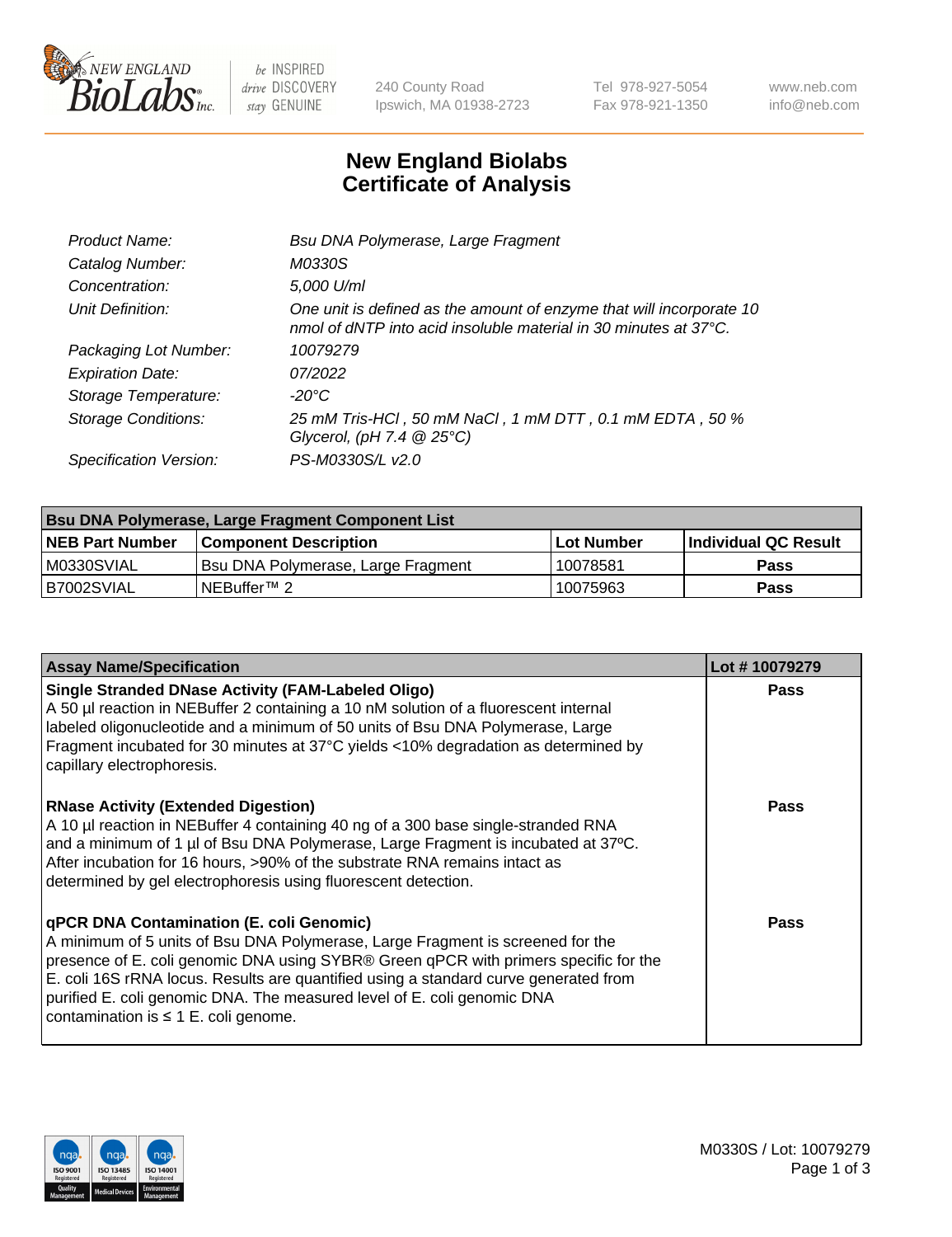

be INSPIRED drive DISCOVERY stay GENUINE

240 County Road Ipswich, MA 01938-2723 Tel 978-927-5054 Fax 978-921-1350

www.neb.com info@neb.com

| <b>Assay Name/Specification</b>                                                                                                                                                                                                                                                                                                                                                                 | Lot #10079279 |
|-------------------------------------------------------------------------------------------------------------------------------------------------------------------------------------------------------------------------------------------------------------------------------------------------------------------------------------------------------------------------------------------------|---------------|
| <b>Protein Purity Assay (SDS-PAGE)</b><br>Bsu DNA Polymerase, Large Fragment is ≥ 97% pure as determined by SDS-PAGE analysis<br>using Coomassie Blue detection.                                                                                                                                                                                                                                | <b>Pass</b>   |
| <b>Phosphatase Activity (pNPP)</b><br>A 200 µl reaction in 1M Diethanolamine, pH 9.8, 0.5 mM MgCl2 containing 2.5 mM<br>p-Nitrophenyl Phosphate (pNPP) and a minimum of 100 units Bsu DNA Polymerase, Large<br>Fragment incubated for 4 hours at 37°C yields <0.0001 unit of alkaline phosphatase<br>activity as determined by spectrophotometric analysis.                                     | <b>Pass</b>   |
| <b>Non-Specific DNase Activity (16 Hour)</b><br>A 50 µl reaction in NEBuffer 2 containing 1 µg of T3 or T7 DNA in addition to a<br>reaction containing Lambda-HindIII DNA and a minimum of 5 units of Bsu DNA<br>Polymerase, Large Fragment incubated for 16 hours at 37°C results in a DNA pattern<br>free of detectable nuclease degradation as determined by agarose gel<br>electrophoresis. | <b>Pass</b>   |
| <b>Exonuclease Activity (Radioactivity Release)</b><br>A 50 µl reaction in NEBuffer 2 containing 1 µg of a mixture of single and<br>double-stranded [3H] E. coli DNA and a minimum of 50 units of Bsu DNA Polymerase,<br>Large Fragment incubated for 4 hours at 37°C releases <0.1% of the total<br>radioactivity.                                                                             | <b>Pass</b>   |
| <b>Endonuclease Activity (Nicking)</b><br>A 50 µl reaction in NEBuffer 2 containing 1 µg of supercoiled PhiX174 DNA and a<br>minimum of 50 units of Bsu DNA Polymerase, Large Fragment incubated for 4 hours at<br>37°C results in <10% conversion to the nicked form as determined by agarose gel<br>electrophoresis.                                                                          | <b>Pass</b>   |

This product has been tested and shown to be in compliance with all specifications.

One or more products referenced in this document may be covered by a 3rd-party trademark. Please visit <www.neb.com/trademarks>for additional information.